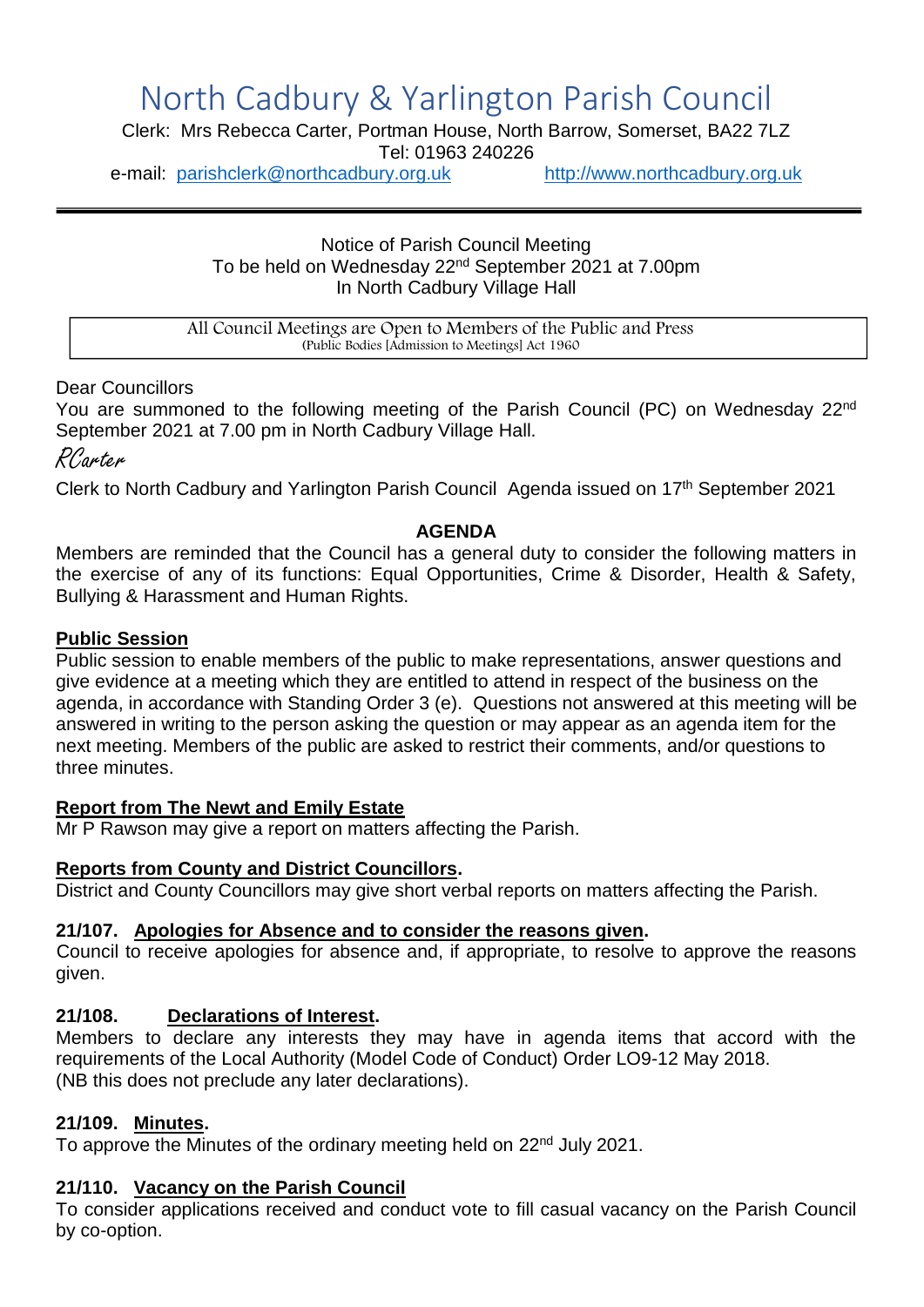# **21/111. Planning.**

a. South Somerset District Council (SSDC Decisions.

The following applications have been determined:

**PA 21/01882/HOU.** Construction of an outbuilding measuring 10m x 7m at Hewletts Mill, Sandbrook Lane, Galhampton – **APPROVED**.

ii. **PA 21/02068/DPO**. Discharge of S52 Agreement dated 22nd September1982 referring to approved planning application 820789 (Manor Farm Cottage). Agricultural dwelling at Manor Farm, Pound Lane, Yarlington – **APPROVED**.

#### **21/112. North Cadbury and Yarlington Neighbourhood Plan Working Group (NPWG).** Progress report.

# **21/113. Highways and Rights of Way (RoW) Report.**

a. PC Representatives to provide progress reports.

## **21/114. Finance.**

#### a. **Balance of the Councils Bank Account & Bank reconciliation**. To report on Council's Bank Account.

# b. **Accounts for payment**

| AUUUIIIIO IUI PAVIIIGIII                                       |         |
|----------------------------------------------------------------|---------|
| To review and approve a schedule of items of expenditure:      |         |
| Dorset Planning Consultant Ltd - Invoice 0667 (NP)             | £799.56 |
| <b>PrintStreet – NP Posters</b>                                | £418.60 |
| WesternWeb Ltd. invoice 22604 (Circular Walks)                 | £126.00 |
| Grant - Friends of Castle Cary Library                         | £100.00 |
| SW Broadband - northcadbury.org.uk domain renewal              | £53.88  |
| Galhampton Village Hall Rental Aug 21 (NP)                     | £41.00  |
| Galhampton Village Hall Rental Jul 21 (PC)                     | £29.00  |
| Helen Isaacs - Facebook update                                 | £30.00  |
| SALC - Councillor Essentials Training 20 Jul 21                | £25.00  |
| <b>Plastic folders for Circular Walks Instruction Leaflets</b> | £21.00  |
|                                                                |         |

c. To consider providing a grant of £500 in FY 2022/23 towards the purchase of a toddler see saw for North Cadbury Village Hall playground.

d. To consider applications received for SSDC's 'Opening up Safely and Reconnecting Communities' Fund.

e. To approve funding £70 approx. towards Brushcutter Training from the RoW Fund for a potential 'Strimmer' role.

# **21/115. Future Parish Elections**

To discuss Somerset County Council (SCC) and 'One Somerset's request for parish and town council's views on whether the 2023 town and parish council elections should be moved forward to 2022 to remain in sync with principal authority elections going forward

# **21/116. Parish Warden**.

To consider Sparkford PC's suggestion of investigating options for a Parish Warden that could be possibly a joint project with surrounding parishes general maintenance/clearance such as mowing, strimming, hedge cutting etc.

# **21/117. Business Continuity Motion to Council**

In light of the Coronavirus (Covid-19) pandemic the Council is to consider and resolve that:

a. Should the Council be unable to meet for whatever reason, the Clerk be given delegated authority to progress all ongoing matters and projects and authorise all regular payments and incur expenditure in line with the council's agreed budget.

b. Any decisions taken under resolution (a) above will be taken, whenever possible, in consultation with the Chairman and Vice Chairman of council and the relevant Committee Chairman (if appropriate). A record of all decisions and expenditure incurred under delegated authority will be kept and reported to members when the council next meets.